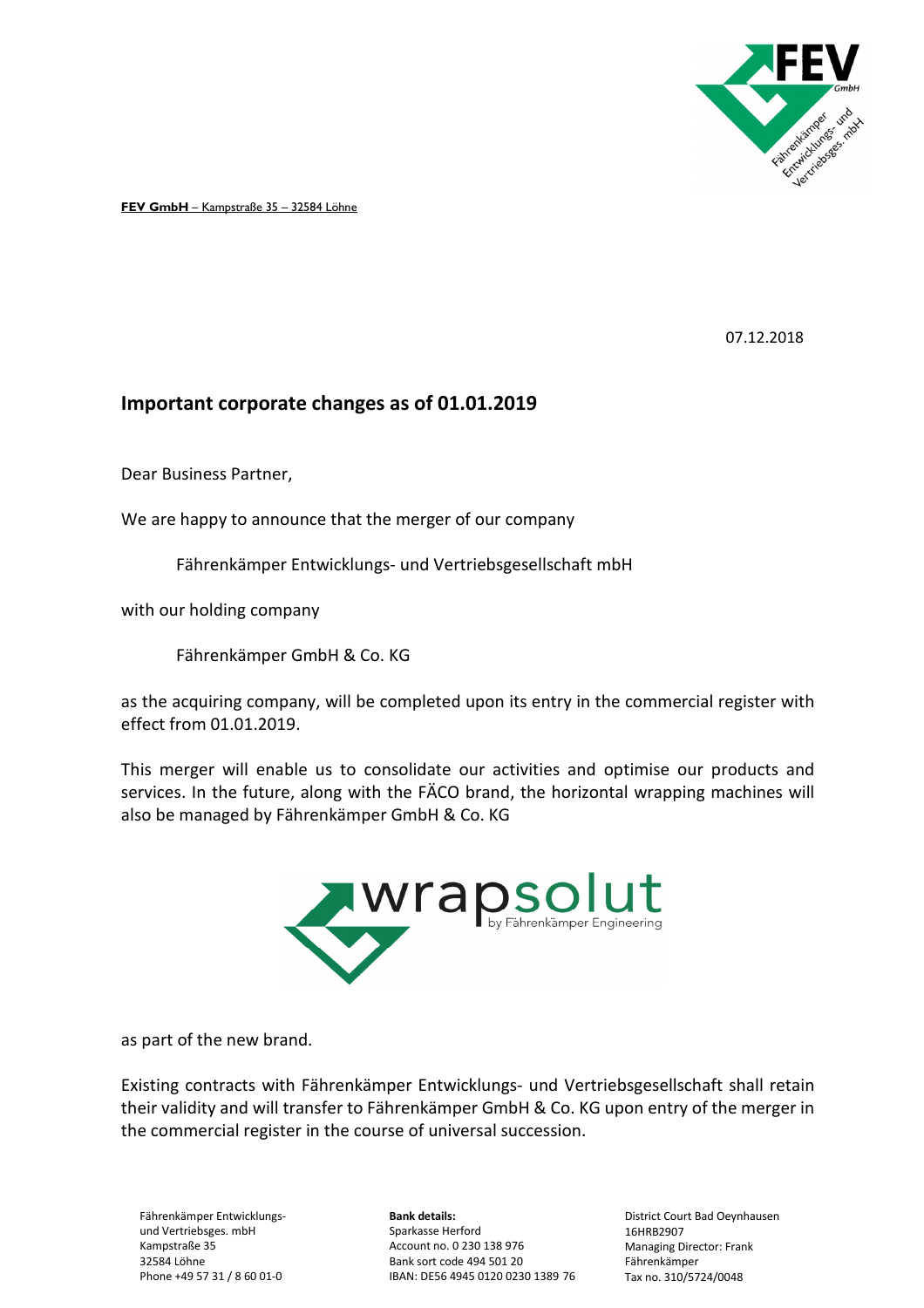

What will change for you?

Please change the existing master data as follows: Fährenkämper GmbH & Co. KG Kampstraße 35 32584 Löhne

> VAT reg no. DE 124325949 Commercial register sect. A 192, District Court Bad Oeynhausen

 Sparkasse Herford IBAN: DE61 4945 0120 0233 3106 89 Swift: WLAHDE44XXXX

Since the merger means that the previous subsidiary company will no longer exist as of 01.01.2019, we request that you use only the master data listed here for all correspondence and business transactions after the turn of the year.

What won't change? Pending orders Current contracts Current offers Company location Staff and contact persons Phone and fax numbers Products and services

For further enquiries please contact Managing Director Frank Fährenkämper at Phone: +49 5731 86001-0 or at info@faeco.de or one of our other team members who would be glad to assist you.

We would be very grateful if you would forward this information to the appropriate persons and departments in your company.

We look forward to continued positive collaboration with you and remain

faithfully yours,

**Bank details:** Sparkasse Herford Account no. 0 230 138 976 Bank sort code 494 501 20 IBAN: DE56 4945 0120 0230 1389 76

District Court Bad Oeynhausen 16HRB2907 Managing Director: Frank Fährenkämper Tax no. 310/5724/0048